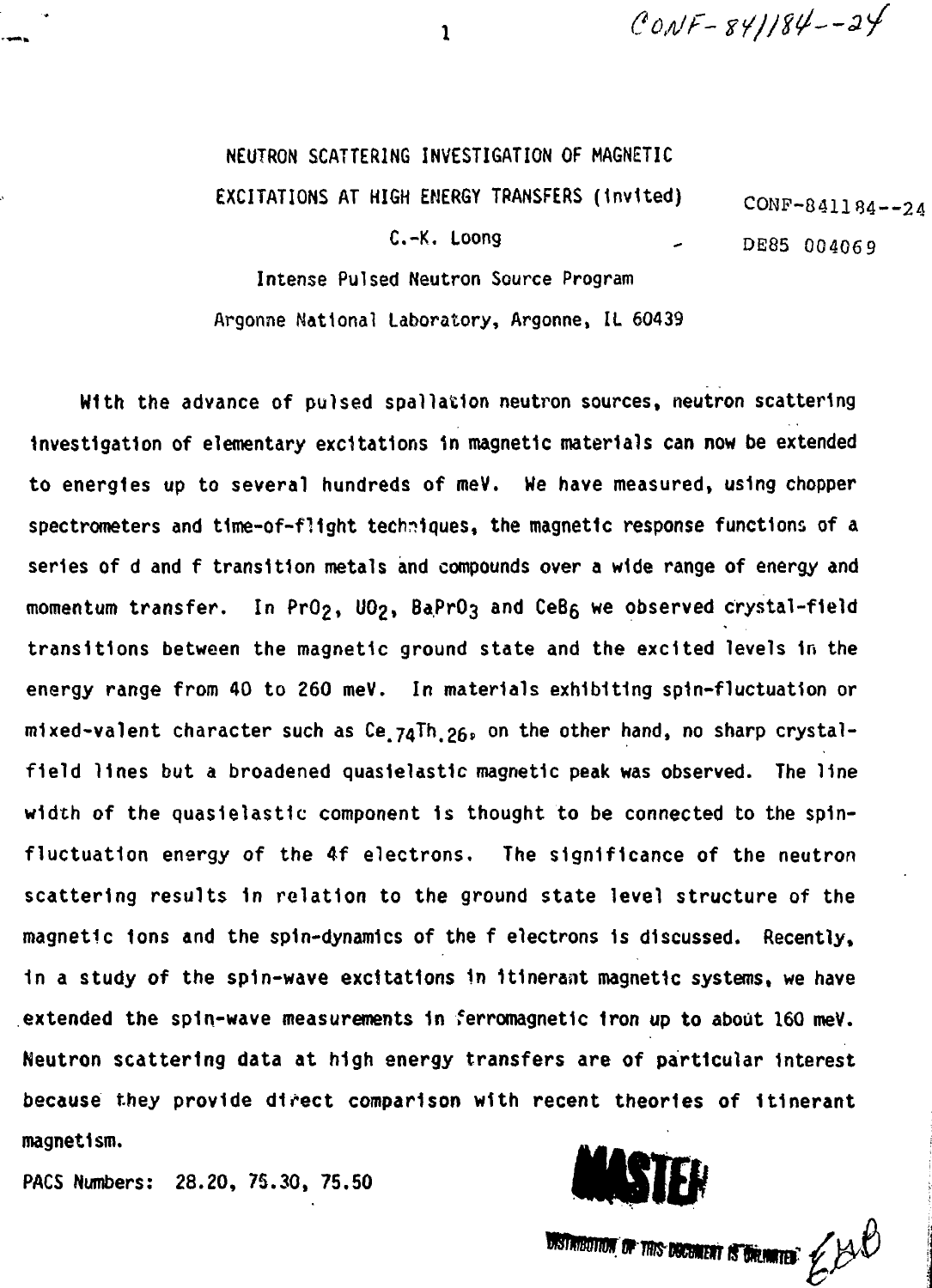## I. Introduction

Information on the properties of the ground state electronic wave function and the associated elementary excitations is of fundamental importance in magnetism. For the "normal" rare-earth compounds and alloys in which the Interaction between the 4f ions 1s weak, the ground state of the rare-earth Ions given by Hund's Rule 1s split by the crystal field. The splittings within the ground state multiplet vary from a few meV for metallic systems to hundreds of meV for Ionic Insulators. The separations between different J-mult1plets are usually of larger energies. In the case of rare-earth mixed-valent materials, on the other hand, 1t 1s believed that the spin-fluctuation energy of the 4f electrons is comparable or larger than the crystal-field splitting. As a result, no sharp crystal-field lines but a broad quasielastic feature is observed in the excitation spectrum. The line widths of the quasielastic component may extend to energies above 100 meV, Measurements of the widths of the excitation spectra, in principle, can provide a measure *of* the lifetime of the 4f electrons in the ground state of the system.

While in general the Russell-Saunders coupling scheme works quite well in the rare-earth (4f) systems, the situation is less clear for the actinide (5f) materials. So far the magnetic response has been reported over a limited energy range for only a handful of uranium metallic compounds<sup>1-2</sup>. They show mainly broad excitation spectra similar to those observed 1n the rare-earth mixed-valent systems. For the magnetic semiconductor, UO<sub>2</sub>, the localized nature of the 5f electrons has been studied extensively by optical spectroscopy<sup>3</sup> and neutron diffraction.<sup>4</sup> The crystal-field splitting of the ground-state multiplet, on the other hand, has not heretofore been measured directly. In view of the lack of data from microscopic measurements, especially in the high-energy region  $(2, 100)$ 

 $\overline{2}$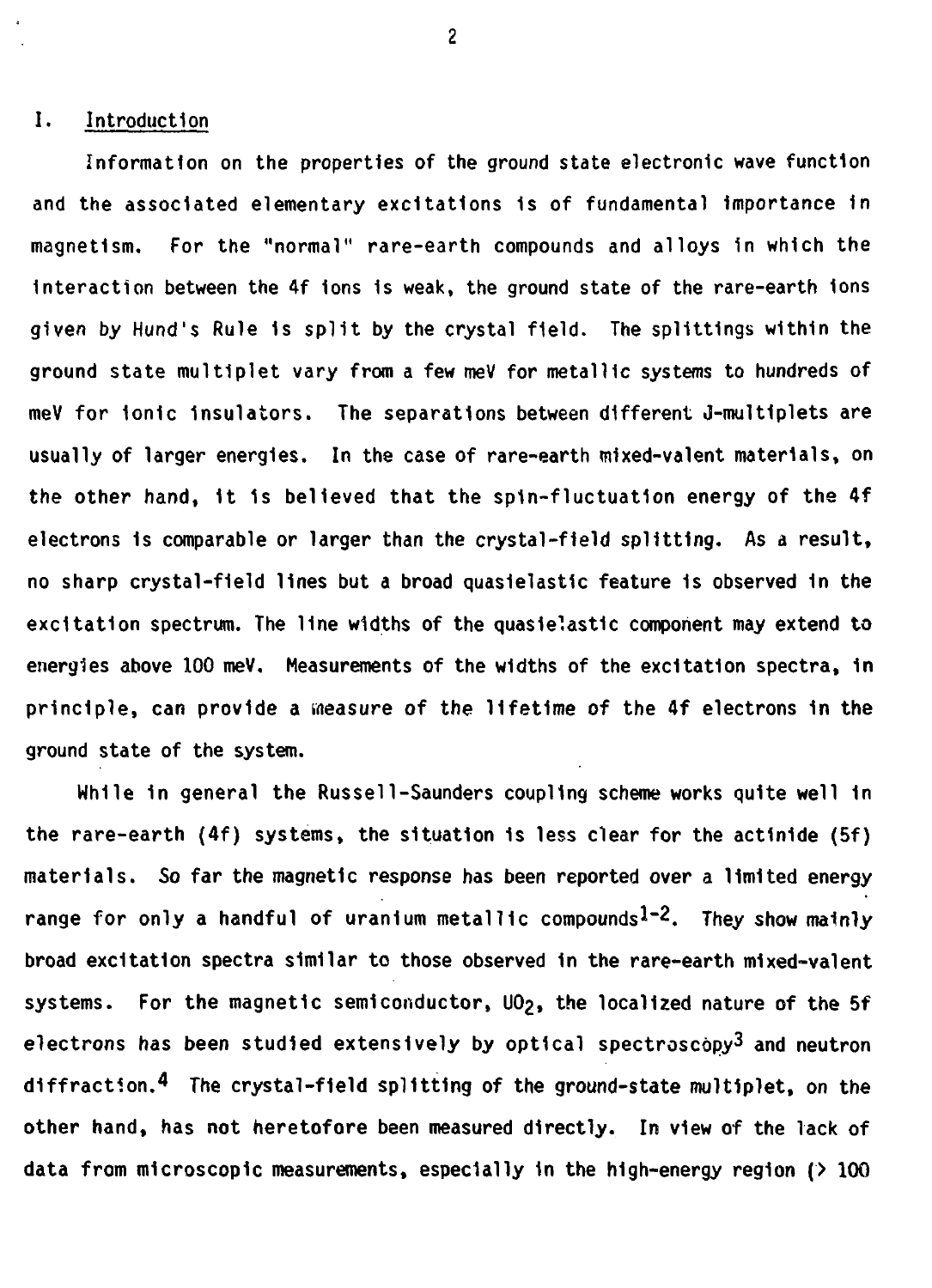meV), it is important to direct our experimental efforts to a systematic study of the ground-state level structures and the Magnetic response in these interesting materials.

The spin dynamics of Itinerant magnetic systems such as Iron, nickel and chromium 1s also not completely understood. In particular, the spin-wave spectra of these metals in the ordered state extend to very high energies at which precise measurements of the magnetic excitations by neutron scattering techniques are difficult at present. Recent theoretical calculations<sup>5</sup> of the dynamic susceptibility of Iron and nickel have predicted the existence of optical magnon modes and the disappearance of the spin-waves into the Stoner continuum at high energies. A thorough test of the theory will have to await future experimental investigations.

With the advance of pulsed spallation neutron sources and installation of hot moderators at steady-state reactors, neutron scattering studies of elementary excitations in magnetic materials can now be extended to energies up to about 300 meV. In the present paper we report the recent measurements of magnetic excitations 1n some d and f transition metals and compounds at the Intense Pulsed Neutron Source (IPNS) of Argonne National Laboratory.

#### 11. Experimental Details

The application of inelastic neutron scattering techniques in the study of magnetic materials has provided a great deal of unique information on the solidstate wave function and the spin dynamics of the systems. However, so far the majority of neutron scattering experiments have been focused on magnetic excitations within or below the thermal energy region  $(5.80 \text{ meV})$ . In order to maximize the scattering probability at larger energy transfer, the principle of detailed balance implies the requirement of using neutrons of high incident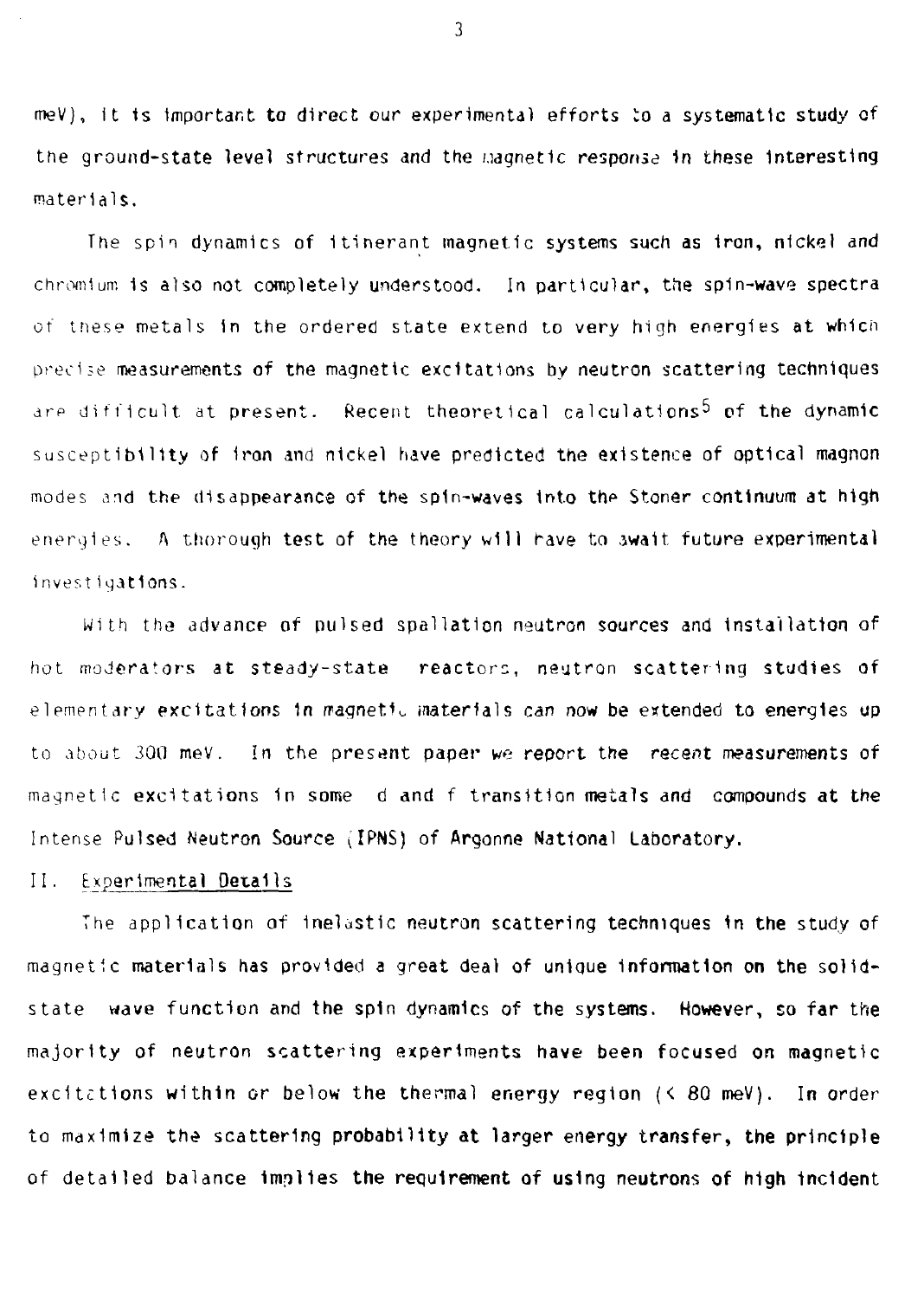**energies so that neutrons lose energy to the system. Moreover, due to the finite extent of the spatial distribution of the electrons contributing to the scattering process, the Intensity of magnetic scattering 1s modulated by the** square of the neutron magnetic form factor,  $|f(\vec{Q})|^2$ , which falls off rapidly as **the neutron momentum transfer Q Increases. Consequently, kinematic considerations demand the use of even higher Incident energies of several times the desired energy transfer 1n conjunction with rather low scattering angles (< 10°).**

**The spectrum of neutrons emerging from a steady-state reactor shows a** Maxwellian distribution roughly in equilibrium at the temperature of the **moderator 1n use. Thus, 1t covers a rather limited range of energy, A pulsed neutron source, on the other hand, provides neutrons of comparable flux from** thermal energy up to the eV range. The spectrum<sup>6</sup> consists of an approximately-**MaxwelHao distribution In equilibrium at a temperature about 25-50\* higher than the physical temperature of the moderator, joined to a "neutron slowing down" component 1n the epithermal energy region. The ratio of the Integrated** neutron flux at thermal energy  $\left(\sim 25 \text{ meV}\right)$  to that at epithermal energy  $\left(\sim 1 \text{ eV}\right)$ **varies typically from three to five.Therefore, a pulsed neutron source 1s Ideally suited for investigations of excitations at high energy transfers. At IPNS, we have measured, using the chopper spectrometers and time-of-flight techniques, the magnetic response functions of a series of d and f transition metals and compounds over a widge range of energy and momentum transfer. The schematic of the Low-Resolution (LRMECS) and High-Resolution (HRMECS) Medium-Energy Chopper Spectrometers 1s shown 1n Figure 1. Since the details of the IPNS chopper spectrometers have been given elsewhere,? we shall only give a brief description of the operation here. A phased Fermi chopper produces pulses of monochromatic neutrons which are incident on the sample. The energy and momentum transfer are**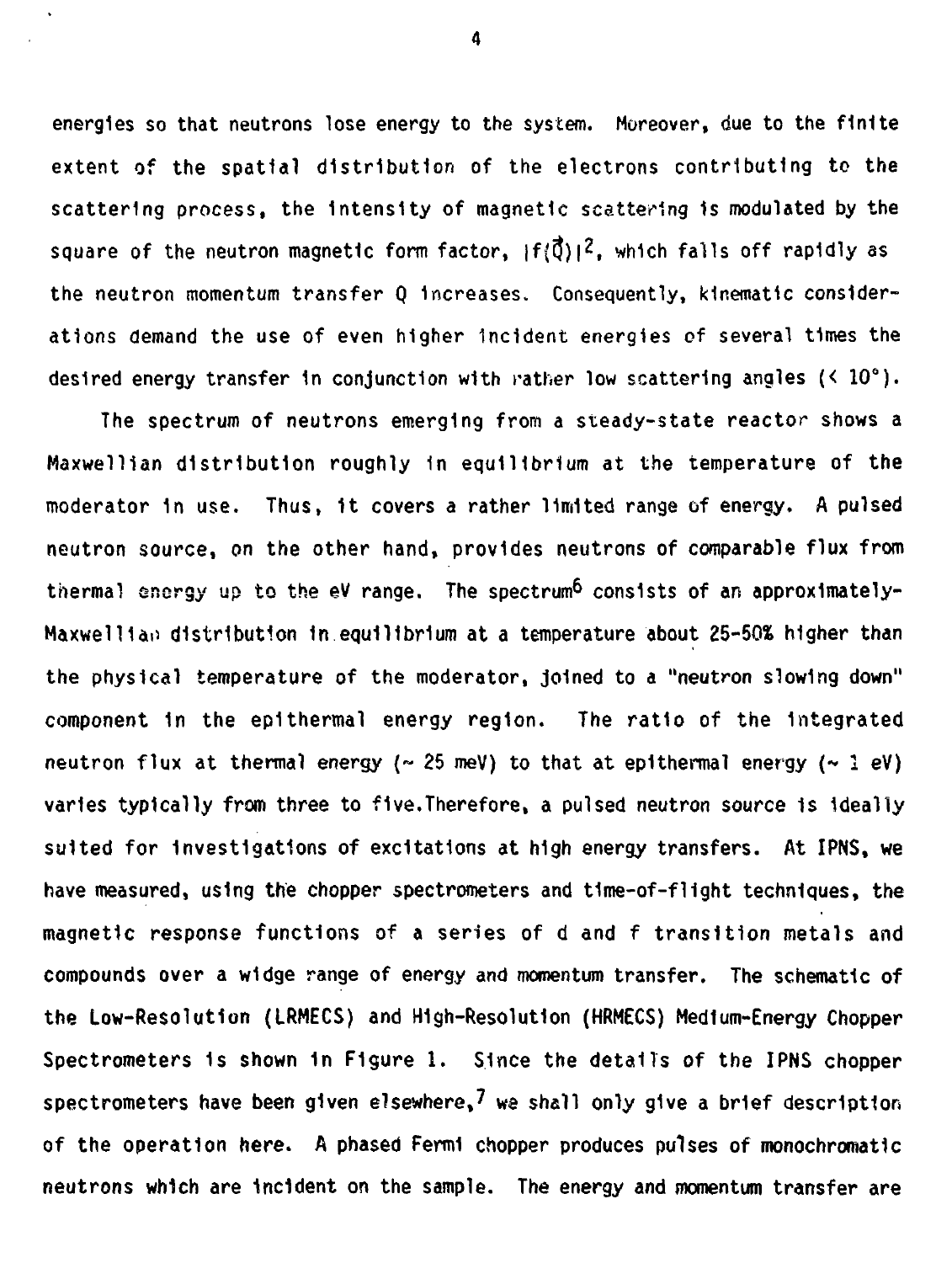**determined by neutron t1me-of~fl1ght techniques 1n over 120 detectors. A variety of choppers have been designed to select neutrons of energies ranging from ~ 30 meV to about 1 eV. The energy resolution In general depends on the chopper 1n use and varies with energy transfer but. 1s approximately 6-8% of the Incident energy for LRMECS and about 3-4\* for HRMECS. Measurements of elastic Incoherent scattering from a thin plate of vanadium provide detector calibration and Intensity normalization.**

**III. Results and Discussion**

## **A. Crystal-field transition 1n PrOg, BaPrQ3, UOg and**

**The neutron scattering cross section for crystal-field transitions 1n a system of noninteracting magnetic Ions consists of sharp peaks at energies corresponding to the splittings of the levels where transitions occur. The line Intensity 1s proportional to the square of the matrix elements weighted by the Boltzmann factor and the observed line width 1s that of the Instrumental resolution. (Intrinsic width 1s proportional to the width of the 4f resonance, which 1s very small.) However, 1n stoichiometric compounds and especially 1n metallic systems, Inter- and 1ntra1on1c coupling and screening by conduction electrons may give rise to line broadening and renormalizat'lon of scattered Intensity. Here one can envisage a series of experiments, on both sto1ch1ometr1c and non-sto1ch1ometric materials, on the one hand to determine the effects of various anions and configuration Interactions, and on the other hand to study the coupling mechanism between the f moments and conduction electrons.**

We have concentrated on PrO<sub>2</sub>**, BaPrO3** and UO<sub>2</sub> for the reason of their simple. **structures (cubic fluorite structure for the dioxides and perovskite for BaPrO3). A crystal-field of cubic symmetry will split the Ionic ground state of the**  $Pr(4f<sup>1</sup>)$  ion ( $2F_{5/2}$ ) into a  $\Gamma$ <sub>7</sub> doublet and a  $\Gamma$ <sub>B</sub> quartet, and that ( $3H$ <sub>4</sub>) of U( $5f<sup>2</sup>$ )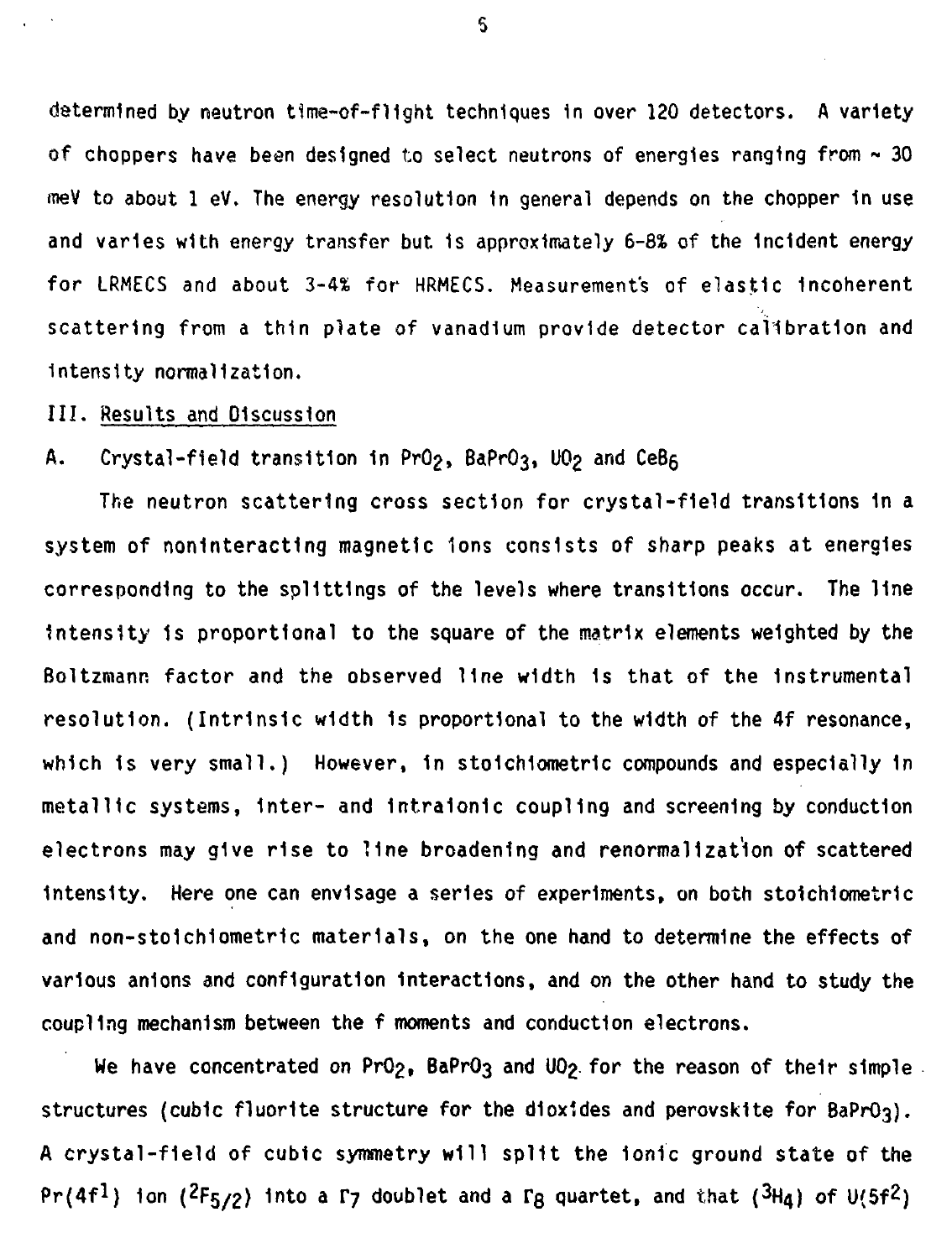1on into a  $\Gamma_5$  triplet,  $\Gamma_3$  doublet,  $\Gamma_4$  triplet and a  $\Gamma_1$  singlet. Observation of **the crystal-field excitations In these materials by optical techniques such as Raman scattering has been difficult because of the optical opacity of these compounds. Inelastic neutron scattering represents the best known method for direct measurements.**

The neutron spectra for PrO<sub>2</sub><sup>8</sup>, obtained by using the HRMECS with incident **neutron energy of 350 meV, 1s shown in Figure 2. A peak at 135 ± 5 meV 1s clearly evident. That the peak is magnetic in origin was established by the rapid decrease In the peak Intensity as a function of momentum transfer Q, and by the fact that no peak was observed in a similar experiment on CeOg. (CeOg has no localized 4f electron, therefore no peak 1s expected.) The assignment of the** transition as between the  $\Gamma_B$  ground state and the  $\Gamma_J$  excited state is consistent **with the analysis of magnetic susceptibility data.9 Furthermore, since the observed line width (FWHM = 15 meV) is larger than the Instrumental resolution**  $(-10 \text{ meV})$ , the authors<sup>8</sup> proposed the possibility of a dynamic Jahn-Teller<sup>10</sup> effect in PrO<sub>2</sub>. Such an effect will lift the degeneracy of the  $\Gamma_{\text{Q}}$  quartet via a quadrupole interaction and lead to an explanation for moment reduction<sup>11</sup> in the **ordered state.**

The neutron scattoring experiment on BaPrO<sub>3</sub>12 represents an interesting extension of the PrO<sub>2</sub> measurements. The Pr ion in BaPrO<sub>3</sub> is surrounded by six **oxygen nearest neighbors 1n an octahedral array rather than by eight oxygen** neighbors forming a cube as in PrO<sub>2</sub> (see Figures 2 and 3). By scaling the results in Pr0<sub>2</sub> based on geometric and symmetry considerations one would expect a **F7** doublet ground state and a splitting about 240 meV between the F7 and Fg states in BaPrO<sub>3</sub>. In a search for the crystal-field excitation in BaPrO<sub>3</sub> we have **performed neutron scattering experiments on HRMECS using incident energies of 500**

 $\ddot{\phantom{0}}$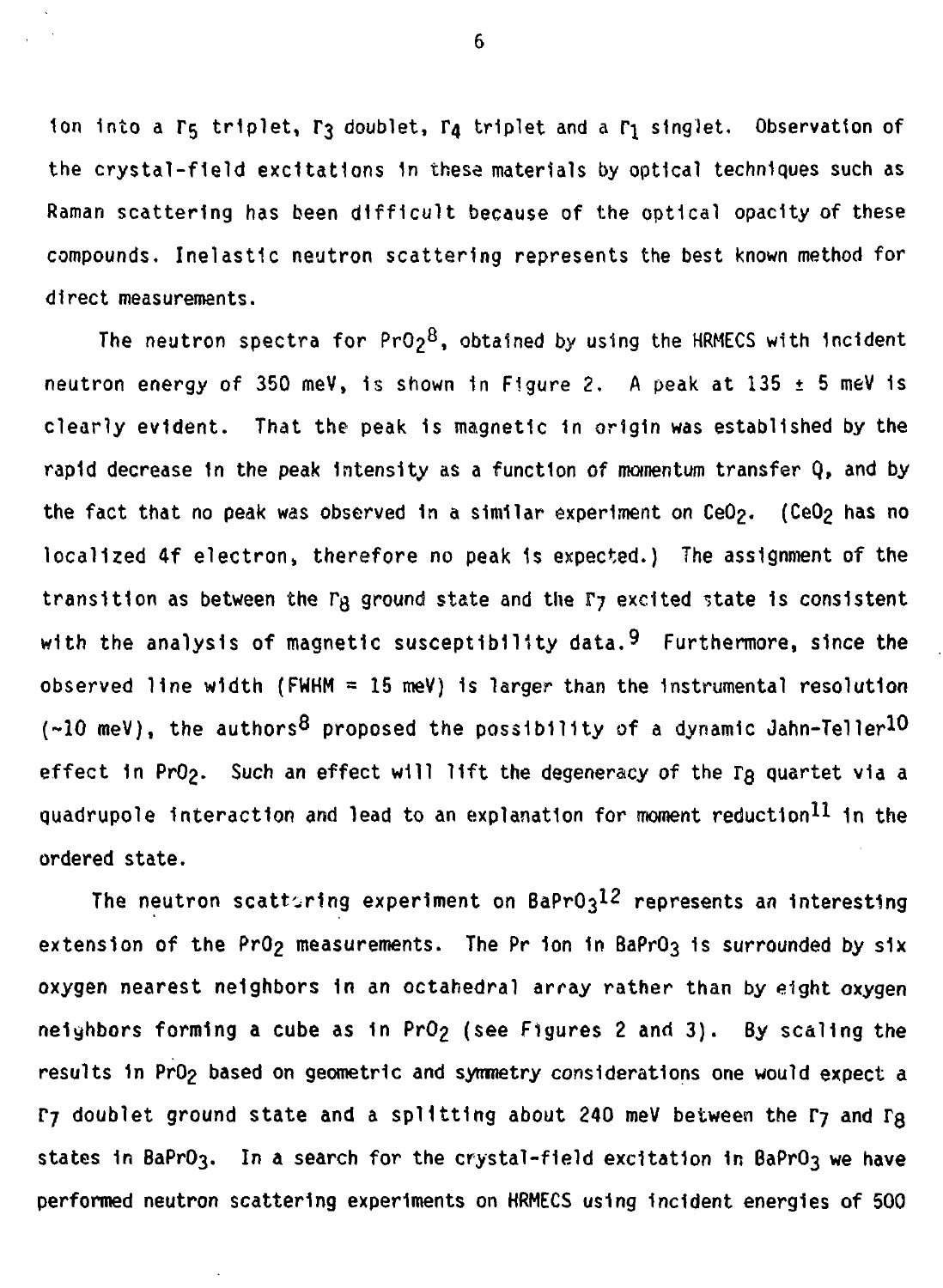and 800 meV. In both runs a sharp peak at 259  $\pm$  2 meV was clearly identified (see Figure 3 for the 800 meV run). By examination of the Q dependence of the peak Intensity we inferred the magnetic origin of this excitation and therefore suggest a crystal-field splitting of 259  $\pm$  2 meV between the  $\Gamma$ 7 ground state and Tg excited state in BaPrO<sub>2</sub>. It is also interesting to note that the measured line width of the crystal-field transition in BaPrO3 is resolution limited, as contrasted with the broadened intrinsic width observed in PrO2.

Our recent experiments on UO<sub>2</sub> were the first step in extending the investigations of crystal field level structures to the 5f system. UO<sub>2</sub> exhibits a first-order antiferromagnetic transition<sup>3</sup> (so does PrO<sub>2</sub>) at T<sub>N</sub> = 30.8K with an ordered moment<sup>4</sup> of 1.74<sub>kR</sub>/f.u. at 4.2K, a value smaller than the moment of 2<sub>kB</sub> for the  $\Gamma_5$  ground state of the  ${}^{3}H_d$  (5f<sup>2</sup>) state. A neutron diffraction study<sup>4</sup> showed that there 1s an Internal distortion of the lattice due to oxygen displacements 1n the ordered state. The present Inelastic neutron experiments 1n UO<sub>2</sub> consisted of measurements of the excitation spectra at 10, 27, 48K with neutron incident energy  $E_0 = 350$  meV, at 45K with  $E_0 = 500$  meV and at 296K with  $E_0$  = 800 meV. A similar run at  $E_0$  = 500 meV on the nonmagnetic isostructural compound ThO2 served as a reference for phonon scattering and background. The excitation spectra of UO<sub>2</sub> with  $E_0$  of 350 meV are shown in Figure 4.

Preliminary data analysis Indicated that the major peak at 156 meV (see Figure 4) corresponds to the crystal-field excitation from the  $\Gamma_5$  ground state to the  $\Gamma_3$  excited state. This value is in good agreement with that  $(-170 \text{ meV})$ first estimated by Rahman and Runciman.  $13$  The origin of the second peak at about 172 meV 1s presently not understood. One possibility is that the degeneracy of the  $\Gamma_3$  doublet is lifted by a quadrupole interaction and the two peak structure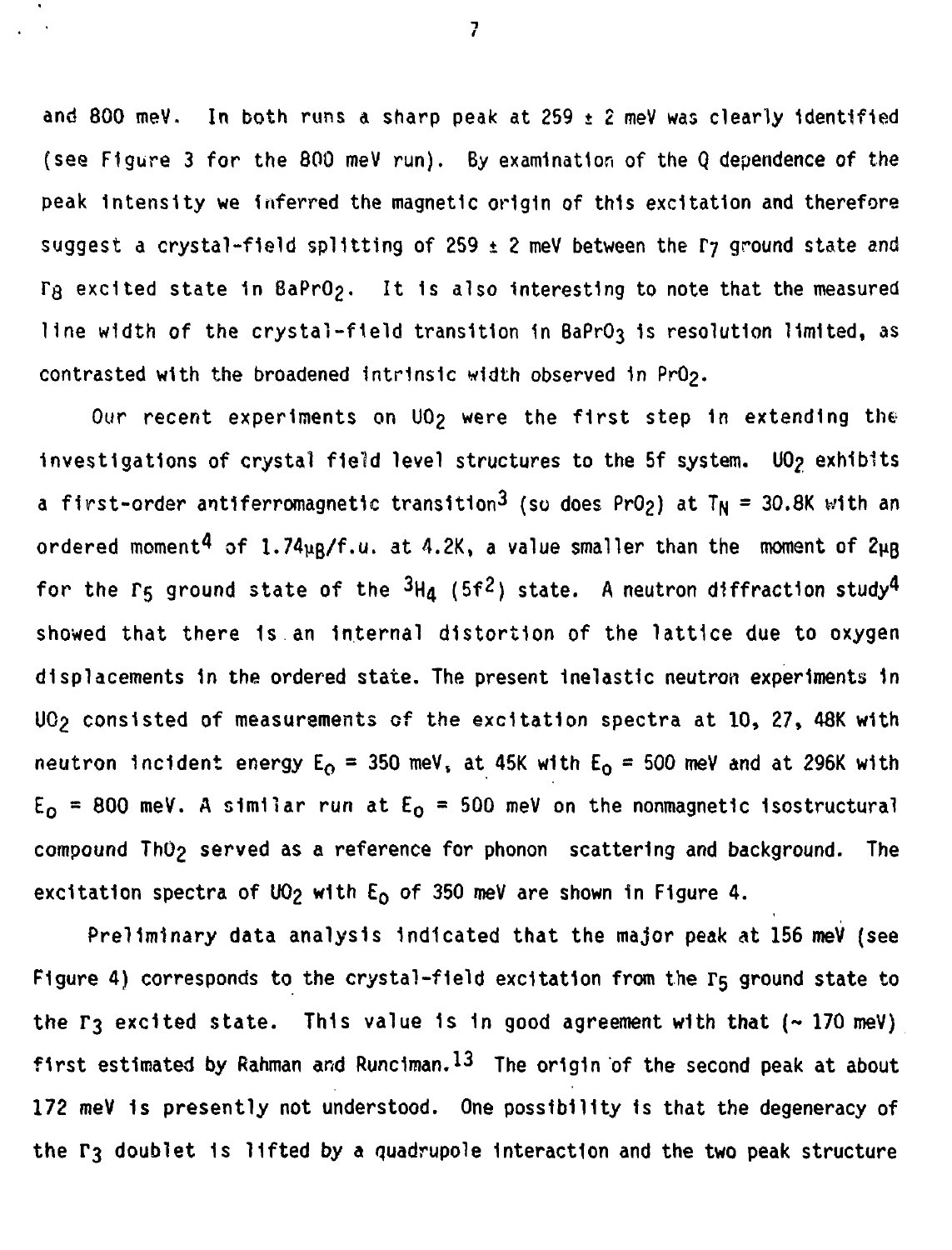represents the crystal field transitions from the ground state to these two **levels.**

**The above experiments also provided a unique opportunity ror a cilract** comparison of the measured  $A_4 \le r^4$  > terms in the crystal-field potential of PrO<sub>2</sub> **and UOg. from which we hope to obtain physical Insight Into the Importance of 0-mix1n<j effects 1n the 5f materials. This subject is of considerable Interest because 1t may lead to a better understanding of the classification scheme for angular momentum coupling 1n 5f systems. Detailed analysis of the above results** will be presented<sup>12</sup> elsewhere.

**Finally we shall briefly discuss the crystal-field splitting 1n an intermetallic compound CeBg. The determination of the magnetic ground state level** structure is crucial for the interpretation of the observed Kondo effect<sup>14</sup> and large reduction of the Ce moment<sup>15</sup> in the ordered state in this material. Unfortunately a serious discrepancy exists between results<sup>15</sup> obtained from a variety of investigations. An earlier inelastic neutron scattering experiment<sup>15</sup> in the thermal energy range precluded the existence of the  $\Gamma_7-\Gamma_8$  crystal-field **transition up to about 40 meV. Naturally this led to a search for the crystal**field transition at higher energies. In the recent measurement<sup>16</sup> at IPNS we find that the  $\Gamma$ 7- $\Gamma$ g crystal-field excitation occurs at 47  $\pm$  1 meV (see Figure 5). We **have also Initiated a systematic study of the temperature dependence of the line width and peak Intensity 1n order to assess the Importance of Interaction between the 4f moments and conduction electrons In this compound. The results of these** measurements will be published<sup>17</sup> separately.

**B. Magnetic excitations 1n the mixed-valent alloy Ce.74Th.2e**

In this section, we briefly describe a recent study<sup>18</sup> of the paramagnetic **response functions of the mixed-valent alloy Ce.74Th.26- The physical properties**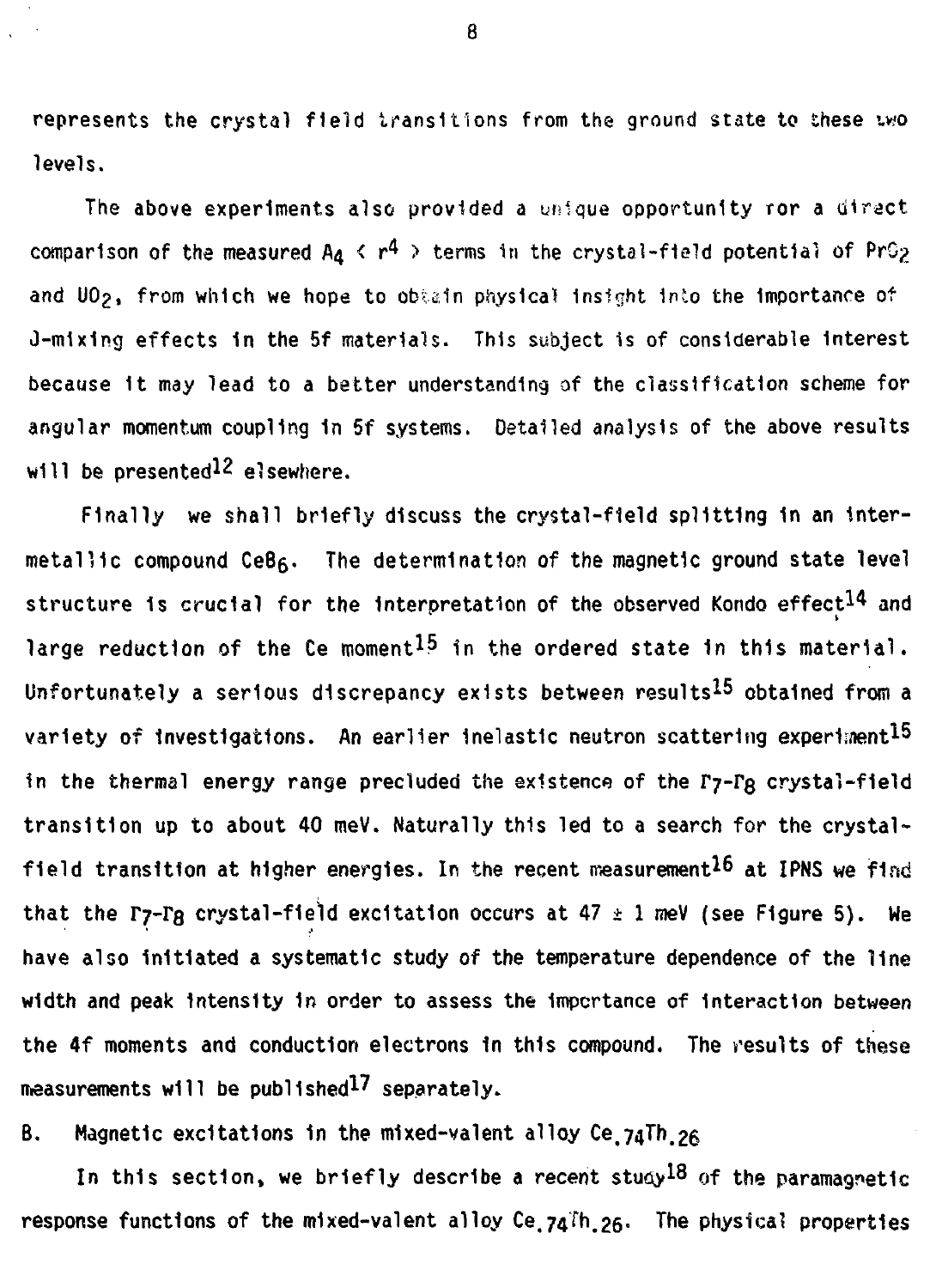of the alloy system  $C_{e_1-e}Th_x$ , in particular those related to valence instability and spin fluctuations of the f electrons, have been studied<sup>19,20</sup> extensively. In the present sample  $(x = 0.26)$  a first-order phase transition<sup>19</sup> corresponding to the cerium  $y \leftrightarrow \alpha$  phase change in the alloy occurs at about 150K. Results of earlier work<sup>19</sup> using thermal neutrons revealed a broad magnetic spectral response with significant Intensity extending to the energies beyond the limit of those measurements  $t \sim 70$  meV). The present experiment aimed at the determination of the magnetic response 1n this material over a wide range of energy and momentum transfer and temperatures, thereby obtaining a quantitative description of the spin dynamic susceptibility. A reliable extraction of the magnetic scattering from the observed intensity is very important in these measurements. For example, Shapiro and co-workers<sup>19</sup> devoted particular care to the procedures of phonon subtraction in the analysis of the low-energy CeTh data. In the present experiments, we have adopted the method of phonon subtraction and procedures for Internal consistency checks given by these authors, lie have also Improved the shielding in the spectrometers to minimize, as much as possible, the background level.

Figure 6 shows the temperature dependence of the Imaginary part of the magnetic susceptibility (as defined in Ref. 19),  $x''(Q,\mathbb{E})$  for Ce 74Th  $26$  measured at a fixed scattering angle. Two observations should be made. First, since Q Increases with the energy transfer (see Figure 7), the decrease of the susceptibility at large energy is partly due to the vanishing form factor 1n that region. Therefore  $x''(Q,E)$  for constant Q actually extends to even higher energies. Second, the abrupt change in the shape and magnitude of the magnetic susceptibility between temperatures above and below the transition is connected to the nature of the first-order phase transition<sup>19</sup> in the alloy of this Ce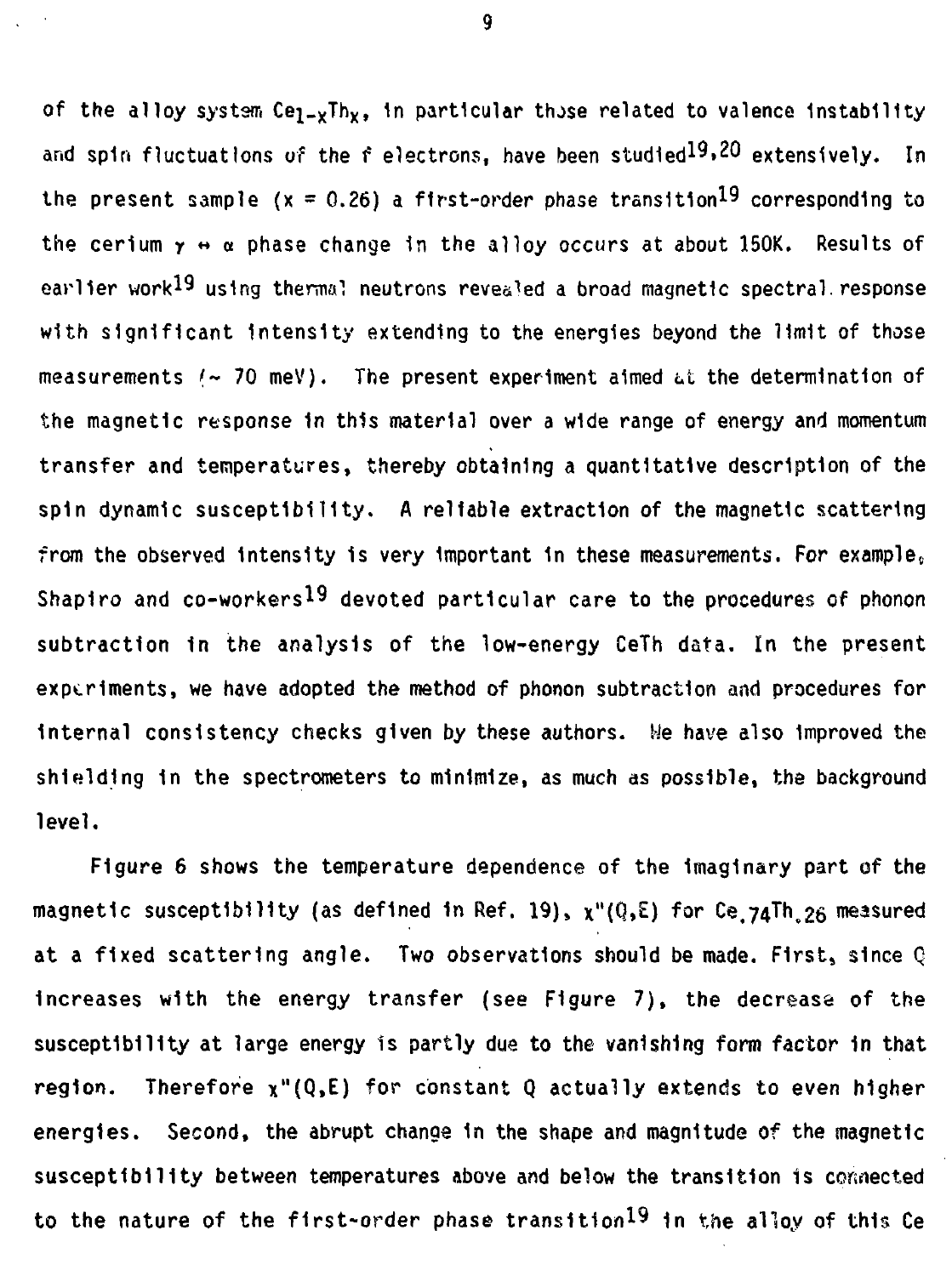concentration. In general, it was found that the width of  $x''$  varies as the Inverse of tha static susceptibility.

Since rigorous calculation of the dynamic susceptibility for mixed-valent materials is presently unavailable, we resorted, as previously,  $19,20$  to fitting the data by a spectral function corresponding to a purely relaxational system, namely,

$$
x''(Q,E) \sim |f(Q)|^2 E \frac{\gamma}{E^2 + \gamma^2} \qquad . \tag{1}
$$

The magnetic form factor $^{21}$  of Ce $^{3+}$  free ion was used in the least-squares analysis. We find that the width,  $y$ , changes from about 17 meV in the  $y$ -phase to about 160 meV in the  $\alpha$ -phase. The large value of  $\gamma$  in the  $\alpha$ -phase could not be estimated accurately in the previous experiment<sup>19</sup> because it exceeds the energy range of that measurement. The width y provides a measure of the spinfluctuation energy. The present results therefore Indicate that 1n the y-phase, the spin-fluctuation energy hy 1s comparable with the thermal energy kT, whereas In tha a-phase, the spin-fluctuation energy 1s much greater than the thermal energy. Instead it is more comparable with the  $f$  bandwidth<sup>22</sup> resulting from hybridization of 4f and conduction-band states. Within experimental precision, tha present data show no evidence of additional Inelastic peaks other than the quasielastic component. However, Inelastic features may exist In other mixedvaient materials, furthermore, the assumption of a purely relaxational spin dynamics for mixed-valent systems is not easy to justify physically. Therefore, It is hoped that more measurements of the paramagnetic response in the high energy region in other mixed-valent materials will lead to a more realistic expression.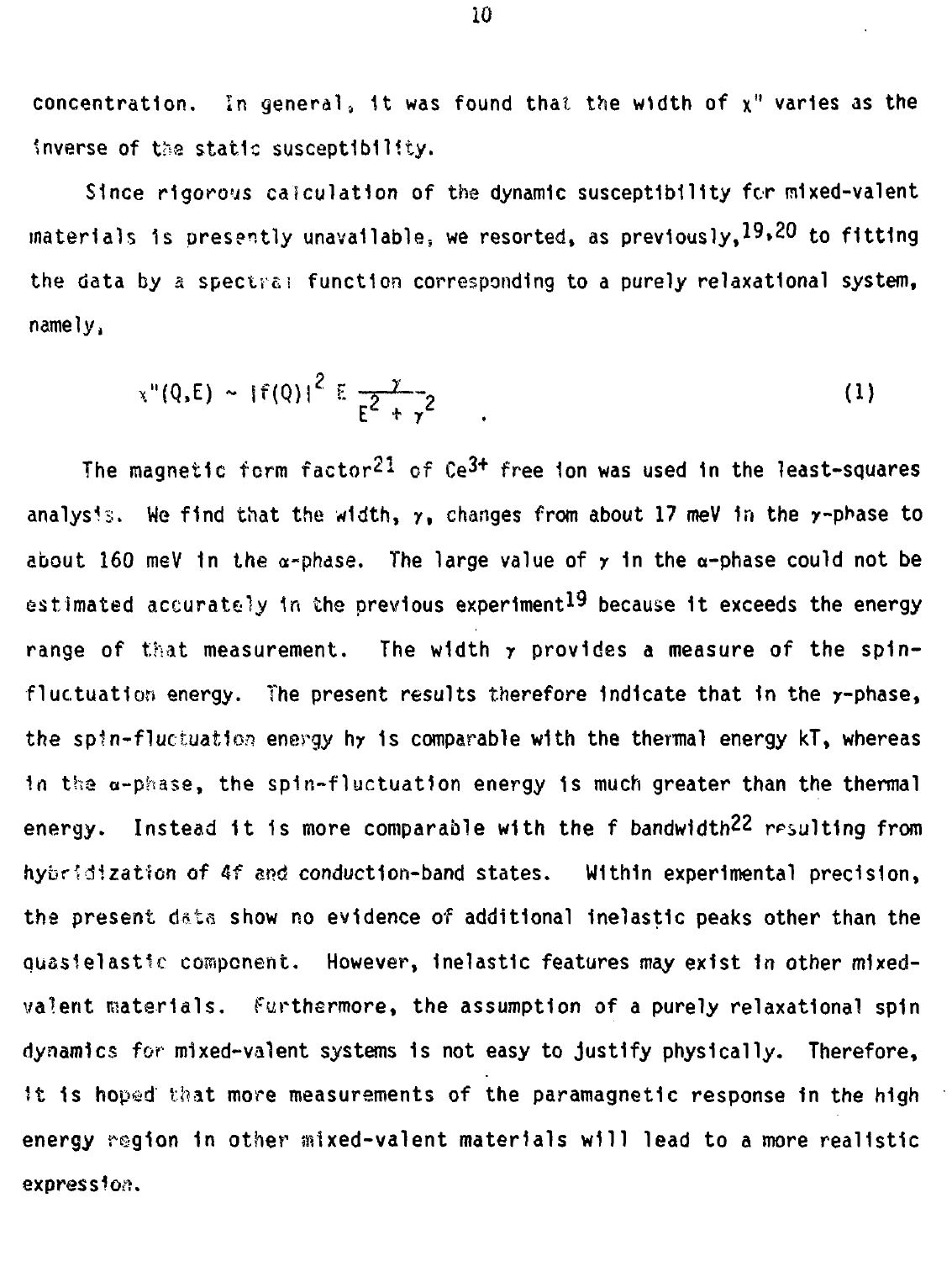C, Spin-wave spectrum of ferromagnetic Iron at low temperature

Complete measurements of the magnon dispersion relation of Iron by neutron scattering are difficult because the excitation spectrum extends to *very* high energies. Collins et al.<sup>23</sup> made high resolution measurements of the magnons in iron up to energies of  $\sim$  70 meV and found that the excitation spectrum was completely isotropic in reduced wave vector  $\vec{q}$  over this range. Mook and N1cklow24 extended these measurements 1n the [110] direction to about 110 meV 1n pure <mark>1ron, while in a large crystal of <sup>54</sup>Fe(4%Si</mark>) they found a dramatic decrease in spin-wave intensities for  $E \stackrel{>}{\sim} 90$  meV. Lynn<sup>25</sup> found a similar decrease in spin-wave intensities in a sample of  $^{54}$ Fe(12%Si) for E  $^2$  120 meV.

In a recent experiment<sup>26</sup> using a single crystal sample we have extended the spin-wave measurements In pure Iron at 10K up to energy transfer of about 160 meV. The spin-waves over the entire range of energy ere found to be consistent with an isotropic spin-wave dispersion relation (see Figure 7). We find that the observed spin-wave Intensity 1n the energy range of 40-160 mey monotonically decreases with increasing energy. Such an energy dependence of the spin-wave intensity is expected from band structure effects in itinerant ferromagnets. Recent theory<sup>5</sup> predicted that the existence of an "optical" magnon mode at higher energies, with scattering strength considerably smaller than that of the "acoustic" spin wave at low energies. With the present experimental sensitivity we were unable to observe any additional magnetic excitations.

## IV. Conclusion

We have briefly described some results of recent neutron scattering experiments at IPNS 1n the studies of magnetic excitations 'at high energy transfers. Specifically, we have observed crystal-field excitations in some rare-earth and actinide compounds 1n energy range from 40 to 260 meV and we also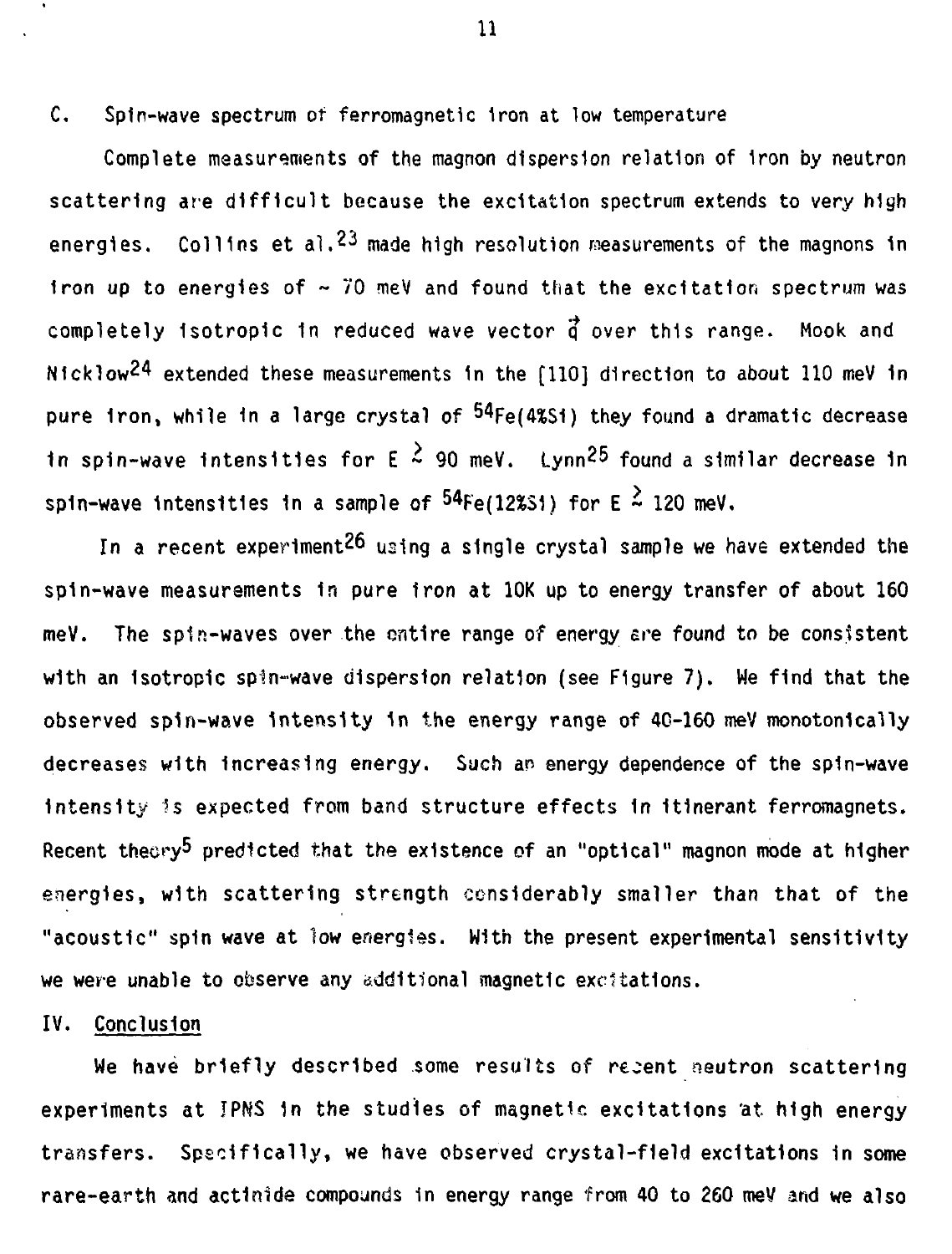**extended the measurements of the paramagnetic response 1n a mixed-vaient alloy, C®.74^,^6» t0 energy of about 250 meV. The significance of the neutron scattering results tn relation to ground stats level structures of the magnetic ions and the spin dynamics of the f electrons are discussed. Accurate determination of spin-wave Intensities and Stoner excitations In itinerant magnets at high energy 1s still difficult. However, we should point out that Inelastic neutron scattering Investigation of magnetic systems at energies beyond the therms! rngion Is still in its Infancy. ^1th further development in instrumental sensitivity and neutron source Intensity in the near future, we look forward to exciting new opportunities 1n the field of high energy magnetic spectroscopy.**

### **Acknowledgements**

**The author is Indebted to the many collaborators with whom he has enjoyed working in the course of these studies. They are J. M. Carpenter, J. Faber, B. H. Grier, S. Kern, S. H. Lander, J. M. Lawrence, H. Loewenhaupt, J. W. Lynn, H. A. Mook, R. A, Robinson, S. M. Shapiro, and S. K. S1nha. In addition, the author wishes to thank all his colleagues and the technical staffs 1n the MST and IPNS Divisions, ANL; without their support and assistance, the experiments would have been Impossible.**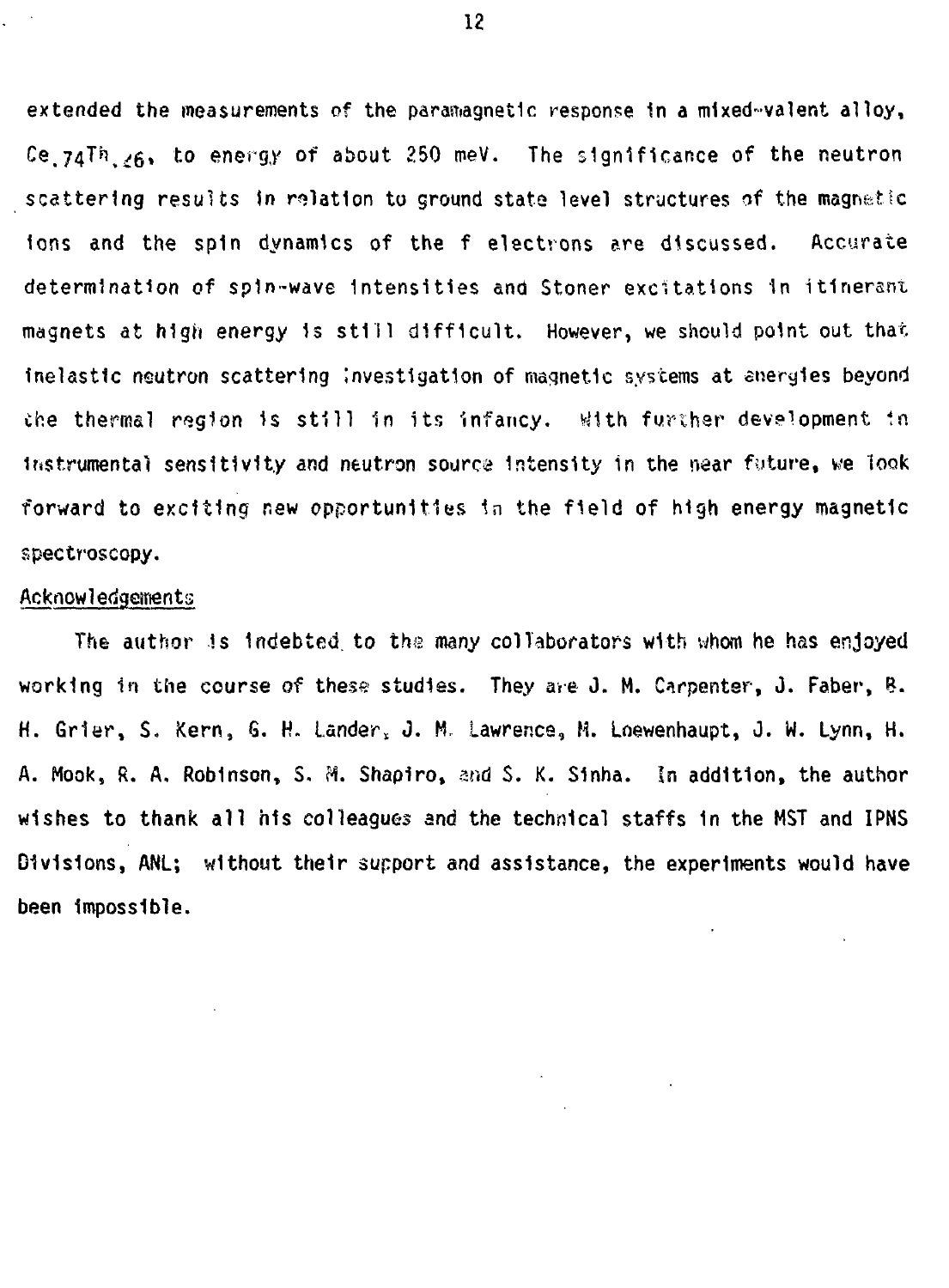#### **References**

- **1. W. J. L Buyers, A. F. Murray, J. A. Jackman, T. M. Hoiden, P. de V. Ouplessis and 0. Vogt, J. Appl. Phys. 52, 2222 (1981).**
- **2. M. loewenhaupt, G. H. Lander, A. P. Murani and A. Murasik, J. Phys. C 15, 6199 (1982).**
- **3. J. Schoeres, Phys. Rep. 63, 301 (1980) and references therein.**
- **4. J. Faber, Jr. and G. H. Lander, Phys. Rev. B 14, 1151 (1976).**
- **5. J. F. Cooke, J. W. Lynn and H. L. Davis, Phys. Rev. B 21, 4118 (1980).**
- **6. 0. M. Carpenter, Nucl. Inst. Methods 145, 91 (1977).**
- **7. 0. L. Price, J. M. Carpenter, C. A. Pelizzari, S. K. S1nha, I. Bresof, and G. E. Ostrowski, Proceedings of the Sixth Meeting of the International Collaboration on Advanced Neutron Sources, June 28-July 2, 1982, ANL 82-80 (1983), p. 207.**
- **8. S. Kern, C.-K. Loong, J. Faber, Jr. and G. H. Lander, Solid State Comm. 49, 295 (1984).**
- **9. A. B. Tveten and S. Kern (to be published).**
- **10. K. Sasaki and Y. Obata, J. Phys. Soc. Japan 28, 1157 (1970).**
- **11. S. Kern, J. Chem. Phys. 40, 208 (1964).**
- **12. S. Kern, J, Faber, Jr., G. H. Lander and C.-K. Loong (to be published).**
- **13. H. U. Rahman and W. A. Rundman, J. Phys. Chem. Sol Ids 27, 1833 (1966).**
- **14. K. Winzer and W. Felsch, J. Phys. Paris 39, Colloq. 6-832 (1978).**
- **15. S. Horn, F. Steglich, M. Loewenhaupt, H. Scheuer, W. Felsch and K. Winzer, Z. Phys. B 42, 125 (1981) and references therein. See also 6. Schell, H. Winter, H. Rietschel and F. Gompf, Phys. Rev. B 25, 1589 (1982).**
- **16. E. Z1rng1ebl, B. Hillebrands, S. Blumenrdder, G. GUntherodt, M. Loewenhaupt, J. M. Carpenter, K. Winzer and Z. F1sk, Phys. Rev. B 30, 4052 (1984).**
- **17. H. Loewenhaupt, J. M. Carpenter and C.-K. Loong (to be published).**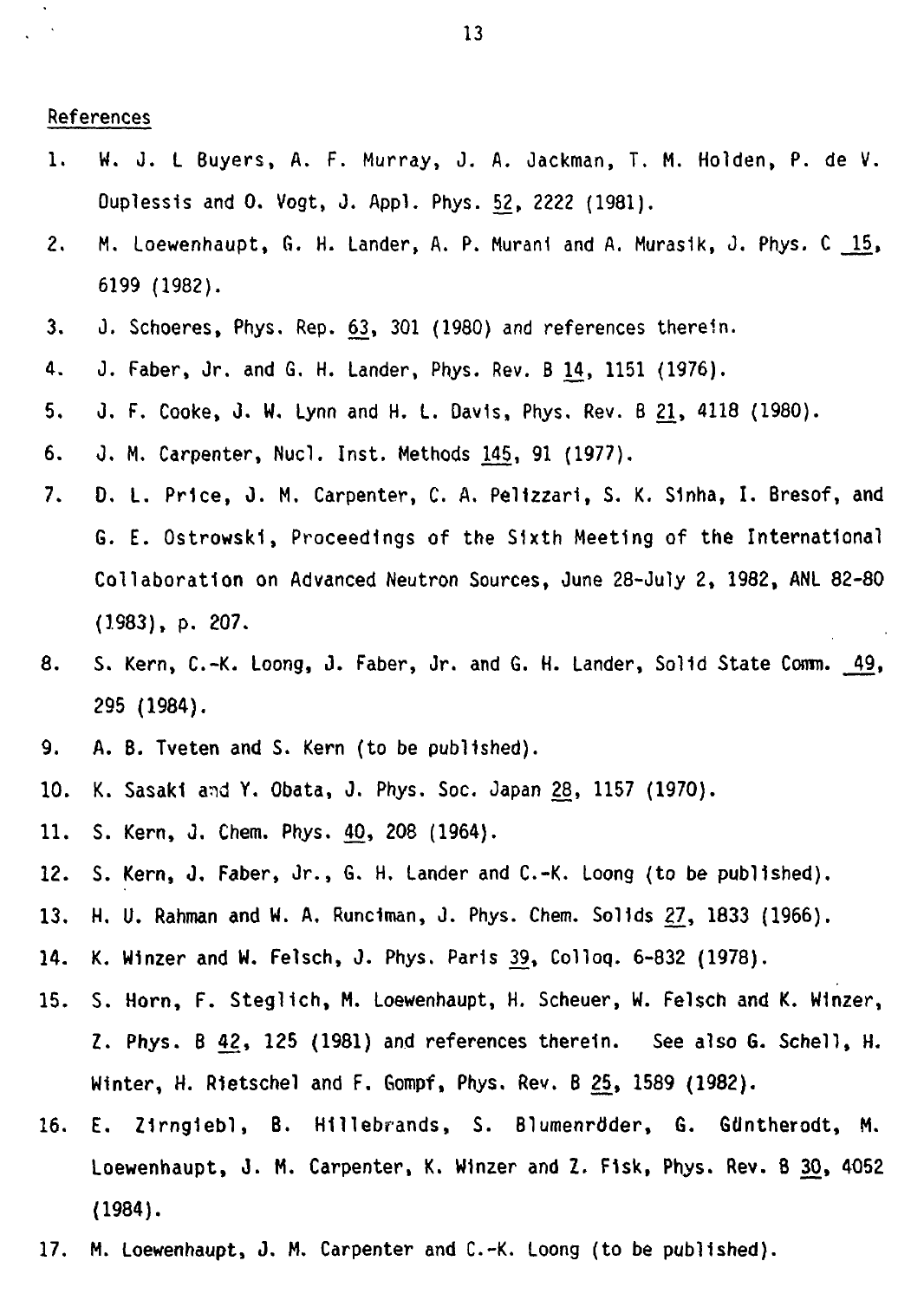- **18. S. M. Shapiro, B, H. Grier, S. K. Sinha, R. 0. Parks, J. M. Lawrence and C.-K. Loong (to be published).**
- **19. S. M. Shapiro, J. D. Axe, R. J. Birgeneau, J. M. Lawrence and R. D. Parks, Phys. Rev. B 15, 2225 (1977).**
- **20. B. H. Grier, R. 0. Parks, S. M. Shapairo and C. F. Majkrzak, Phys. Rev. B 24, 6242 (1981) and references therein.**
- **21. C. Stassis, W. H. Deckman, B. N. Harmon, J. 0. Oesclaux and A. J. Freeman, Phys. Rev. B 15, 369 (1977).**
- **22. S. H. L1u and K.-/1 Ho, Phys. Rev. 8 28, 4220 (1983).**
- **23. M. F. Coll1ns./v. J. Minkiewicz, R. Nathans, L. Passell and G. Shirane, Phys. Rev. ^79 , 417 (1969). See also G. Shirane, V. J. M1nk1ew1cz and R. Nathans,X Appl. Phys. 39, 383 (1968).**
- **24. H. .^/Mook and Ro M. Nicklow, Phys. Rev. B 7V 336 1973).**
- **25. J. W. Lynn, Phys. Rev. B 11, 2624 (1975).**
- 26. C.-K. Loong, J. M. Carpenter, J. W. Lynn, R. A. Robinson and H. A. Mook, J. **Appl. Phys. 55, 1895 (1984).**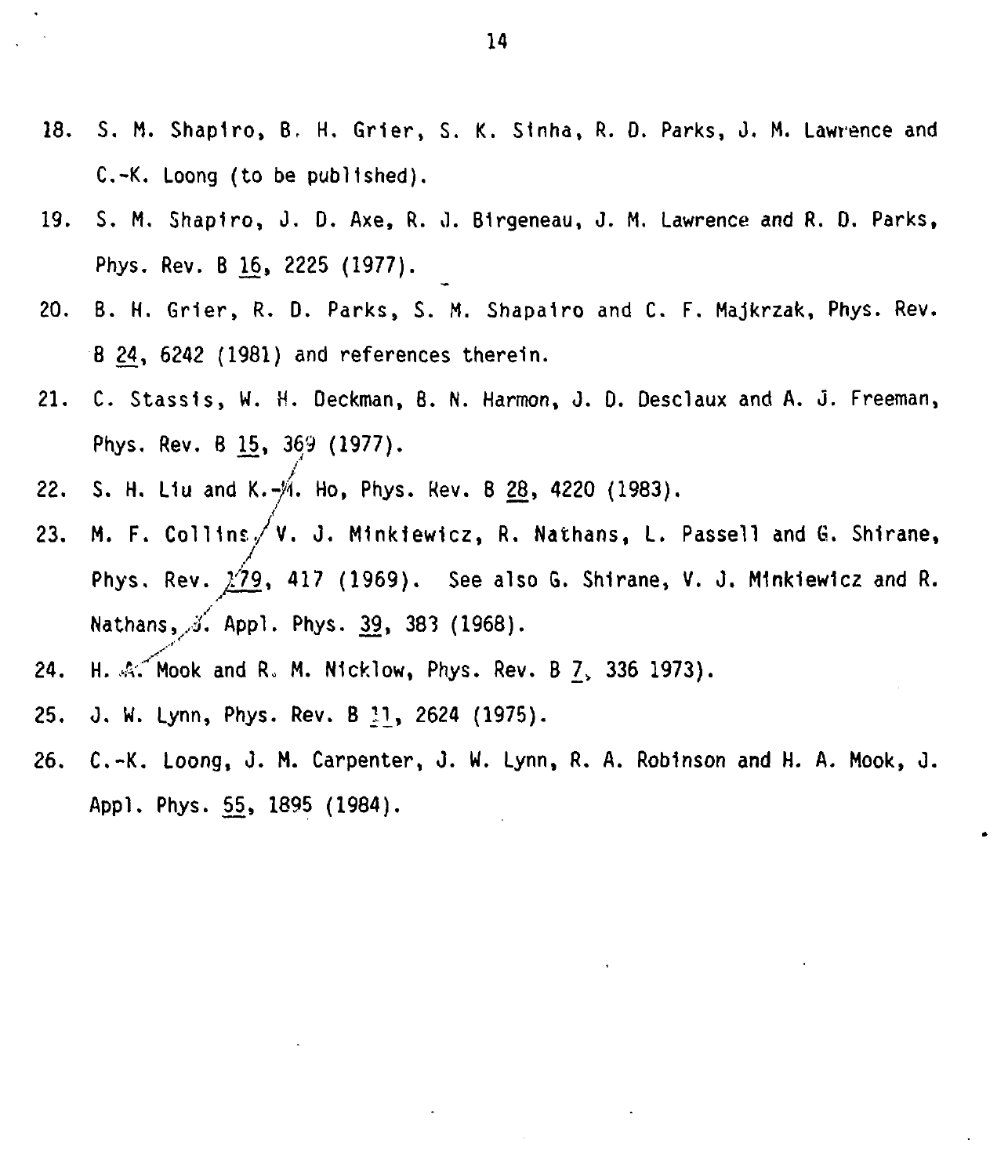## **Figure Captions**

- **Figure 1 Schematic of Chopper Spectrometers at the Intense Pulsed Neutron Source, ANl**
- Figure 2 Neutron intensity as a function of energy transfer for PrO<sub>2</sub> as observed **by detectors with scattering angles less than 7 degrees. Upper left insert: the cubic fluorite structure of PrO^, the solid and open circles represent, respectively, the Pr and 0 atoms. Upper right Insert: schematic of the VQ - Ty splitting of the J = 5/2 multiplet. The degeneracy of the VQ ground state 1s lifted by a dynamic Jahn-Teller effect, and, in the ordered state, by the exchange field. The neutron excitation corresponds to the total cross section between all states TQ to both T7 doublet states.**
- Figure 3 The measured scattering function S(E) of BaPrO<sub>3</sub> using the HRMECS with **Incident energy of 800 meV. Insert: the PervoskHe crystal structure of BaPrO3. Open circles - oxygen; solid circle - praseodymium; and shaded circles - barium atoms.**
- **Figure 4 Energy excitation spectrum of U0? at 10, 27, and 48K. Solid curves** were obtained by fitting Gaussian functions to the data. about 156 meV correspond to the crystal-field excitation from the  $r<sub>5</sub>$ **ground state to the F3 excited state (see text).**
- **Figure 5 Measured S(Q,E) of CeBg by the LRMECS with Incident neutron energy of 185 meV at two scattering angles,**  $\phi$ **.** (a) At  $\phi = 9^{\circ}$  (2 < Q < 4A<sup>-1</sup>), a **peak at 47 meV corresponding to the crystal-field transition between** the  $\Gamma$ <sub>7</sub> and  $\Gamma$ <sub>B</sub> states, is clearly evident. (b) At  $\phi = 100^{\circ}$  (9 < 0 < **16A~1), the crystal-field excitation at 47 meV can no longer be observed because the form factor 1n this Q range 1s exceedingly small. Instead S provides a measure of the effective phonon density of states.** (Phonon intensity generally increases as  $Q^2$ .) For example, the peak at **about 85 meV can be Identified as the T£g vibrational mode observed 1n Raman scattering.\*<sup>5</sup>**
- **Figure 6 Temperature dependence of the observed Imaginary part of the magnetic susceptibility for Ce.74Th.26\* The solid curves show the results of fitting the spectral function given in Eq. (1) to the experimental data. The widths, y, obtained are 17.4 t 0.7, 25.3 ± 1.3, 87.4 ± 9.4 and 159.5 ± 26 meV respectively for the spectra at 200, 155, 140 and 100K.**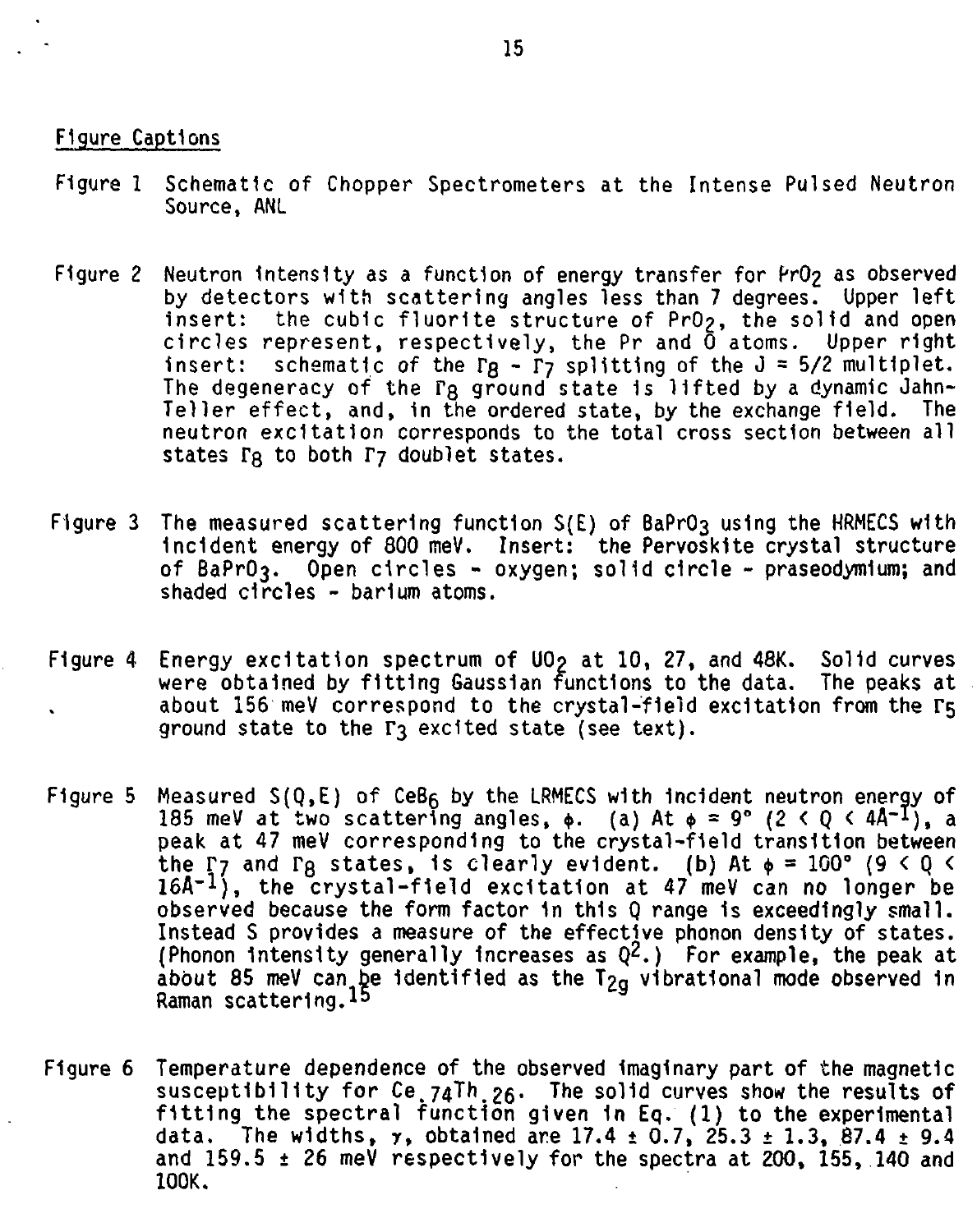**Figure 7 Spin-wave spectrum of pure Iron at 10K. Incident neutron energies of 200, 300 and 350 meV have been used to measure the magnetic excitations from 40 to 160 meV. The solid curve shows the results of fitting the dispersion relation, E = D|q|2(i - &|q|'), to the experimental data In which 0 and s were found to be approximately 307 and 0.32 meVA^. The dashed curve 1s calculated from the above dispersion relation using D = 325 meVA<sup>2</sup> and B = 0.9 meVA?.**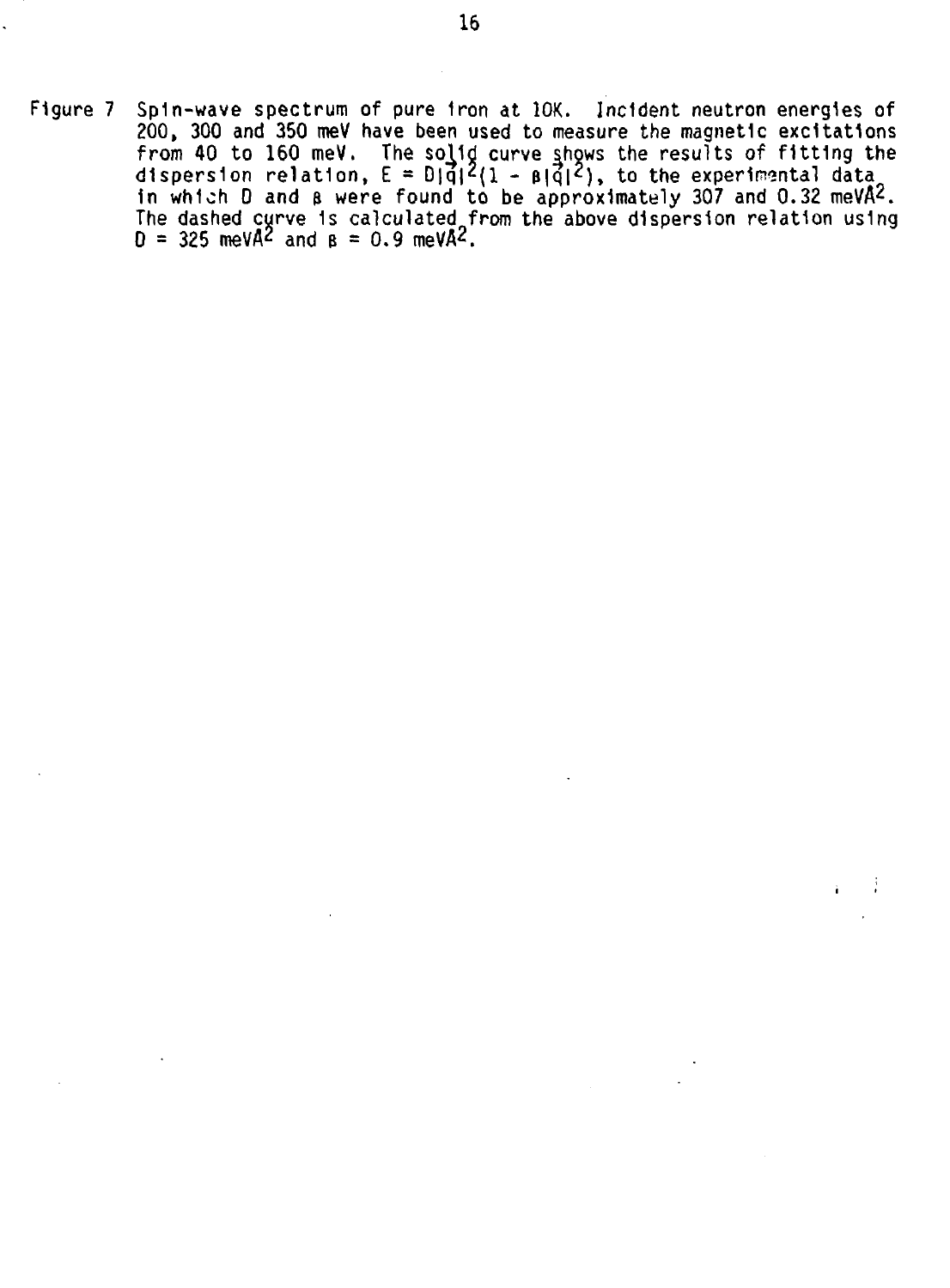

 $\overline{\phantom{a}}$ 

**Figure 1 Schematic of Chopper Spectrometers at the Intense Pulsed Neutron Source, ANL**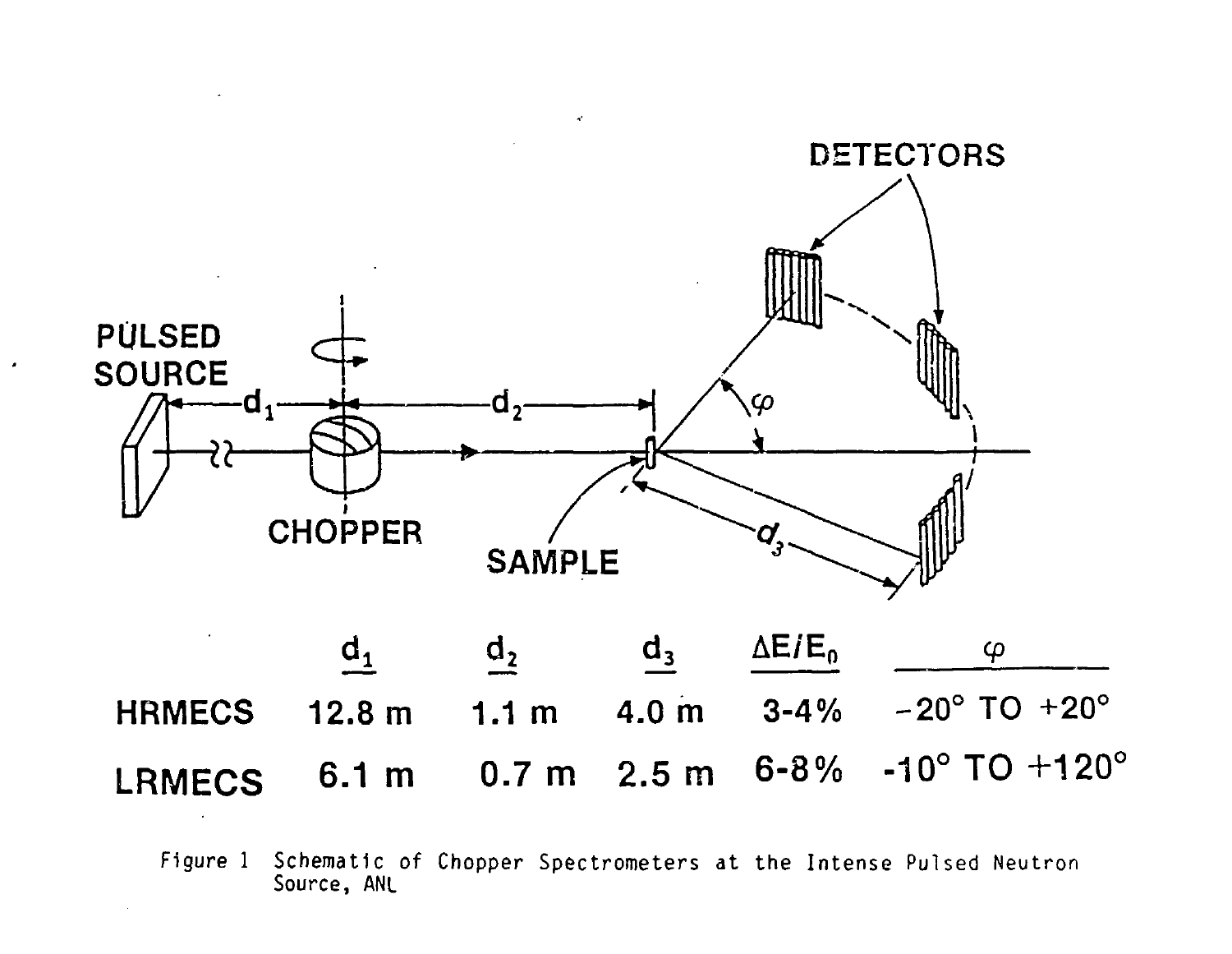

Figure 2 Neutron intensity as a function of energy transfer for PrO<sub>2</sub> as observed **by detectors with scattering angles less than 7 degrees. Upper left insert: the cubic fluorite structure of PrO?, the solid and open circles represent, respectively, the Pr and 0 atoms. Upper right insert: schematic of the FQ - Tj splitting of the J = 5/2 multiplet. The degeneracy of the TQ ground state is lifted by a dynamic Jahn-Teller effect, and, in the ordered state, by the exchange field. The neutron excitation corresponds to the total cross section between all** states  $\Gamma$ **Q** to both  $\Gamma$ **7** doublet states.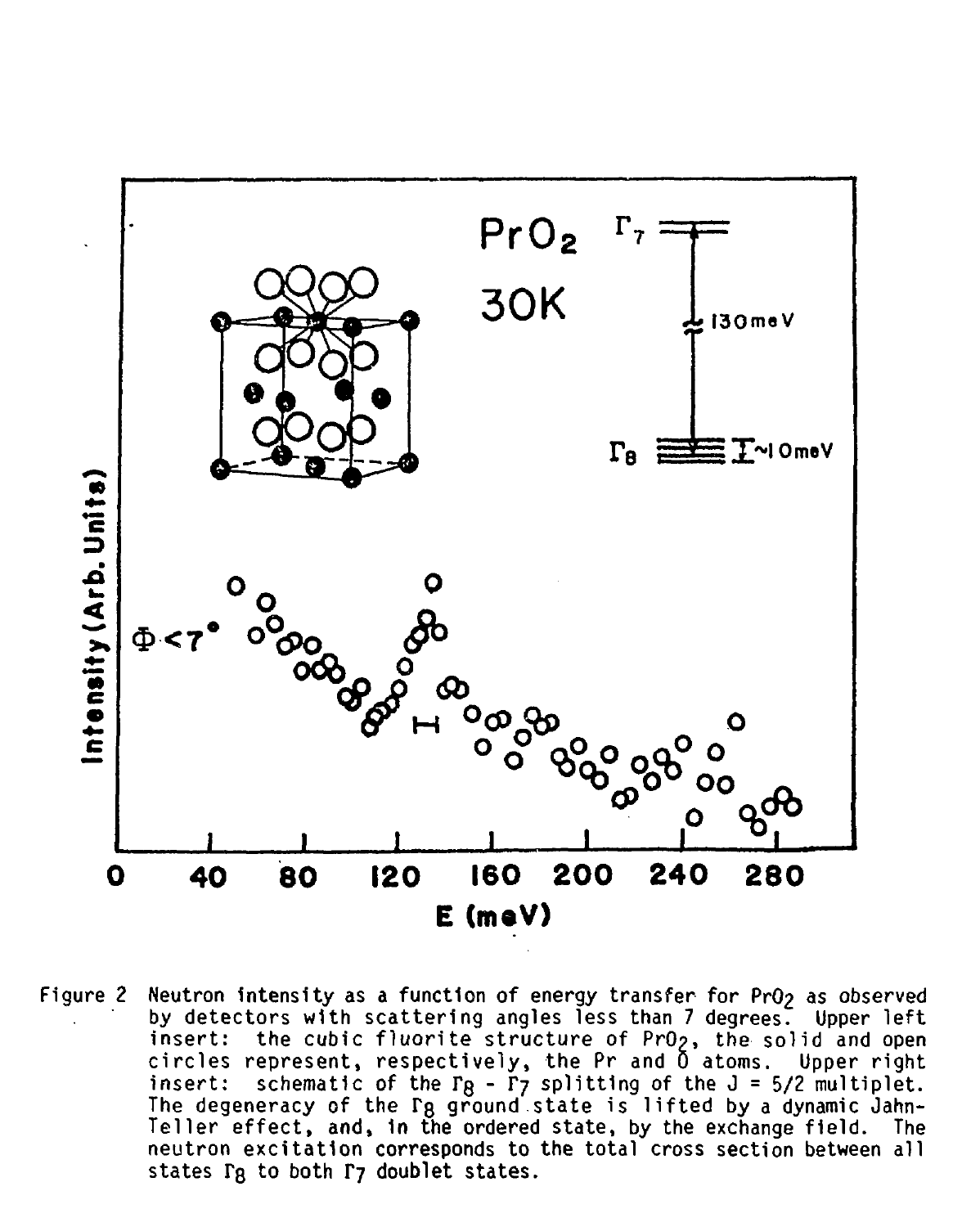

**Figure 3 The measured scattering function S(E) of Ba?rO3 using the HRMECS with incident energy of 800 meV. Insert: the Pervoskite crystal structure of BaPrO3. Open circles - oxygen; solid circle - praseodymium; and shaded circles - barium atoms.**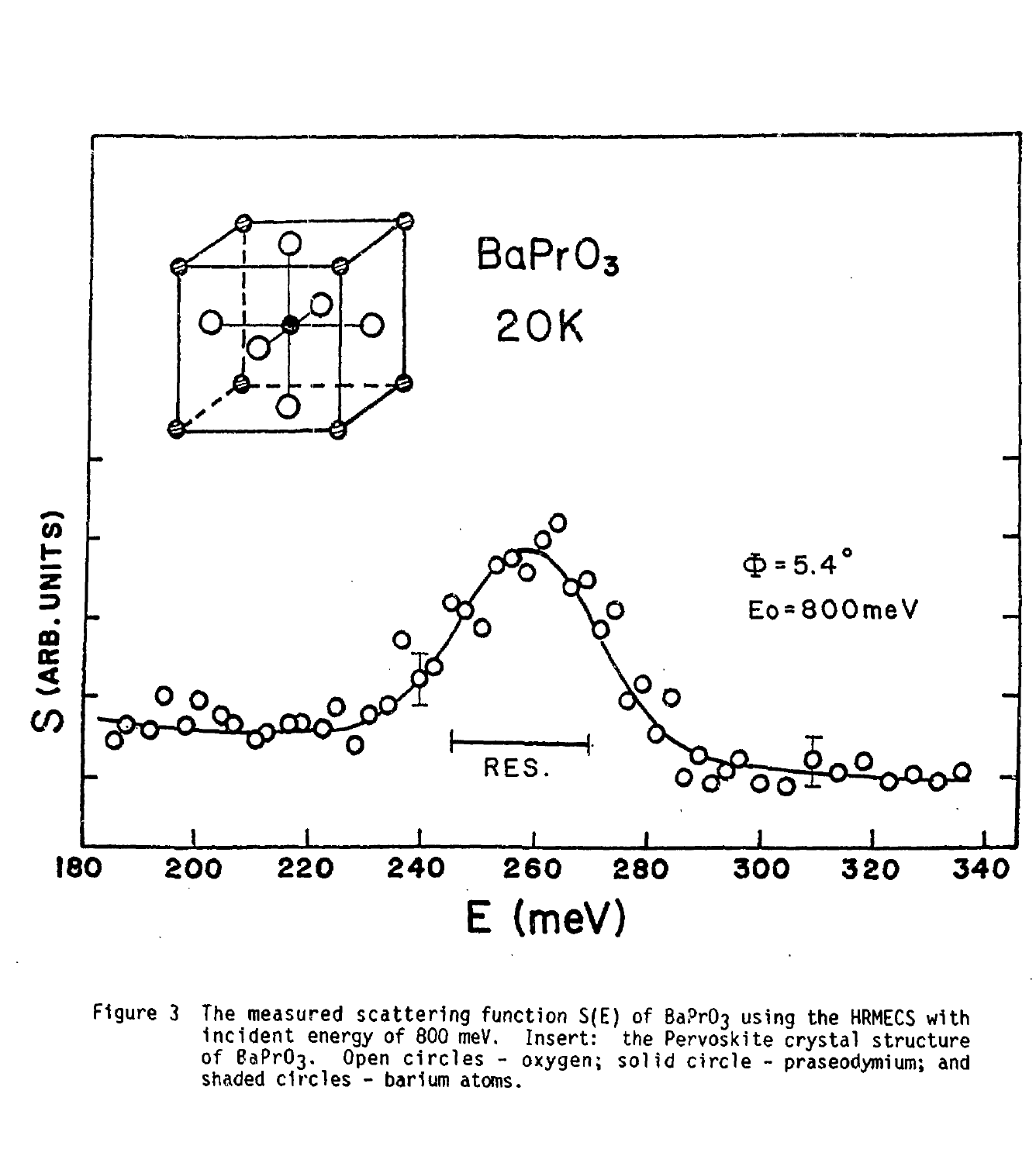

Figure 4 Energy excitation spectrum of UO? at 10, 27, and 48K. Solid curves were obtained by fitting Gaussian functions to the data. The peaks at were obtained by fitting Gaussian functions to the data. The peaks at<br>about 156 meV correspond to the crystal-field excitation from the F5 ground state to the T3 excited state (see text).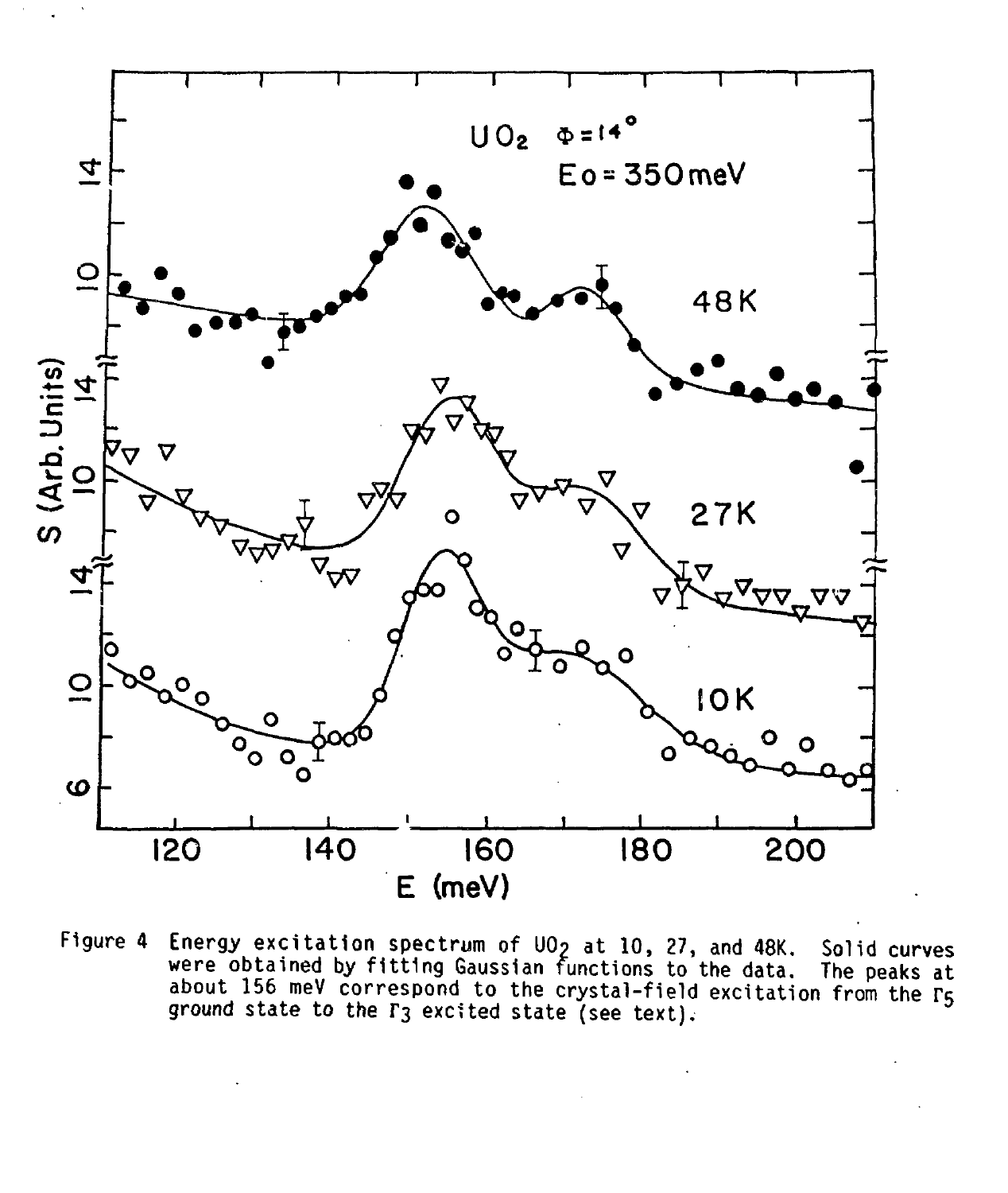

Figure 5 Measured  $S(Q, E)$  of  $CeB<sub>6</sub>$  by the LRMECS with incident neutron energy of 185 meV at two scattering angles,  $\phi$ . (a) At  $\phi = 9^{\circ}$  (2 < Q < 4A I), a peak at 47 meV corresponding to the crystal-field transition between the  $\Gamma$ 7 and  $\Gamma$ g states, is clearly evident. (b) At  $\phi$  = 100° (9 < 0 <  $16$ Å $^{-1}$ ), the crystal-field excitation at 47 meV can no longer be observed because the form factor in this Q range is exceedingly small. Instead S provides a measure of the effective phonon density of states. (Phonon intensity generally increases as  $Q^2$ .) For example, the peak at about 85 meV can  $\tilde{\mathbf{p}}$ e identified as the T $_{2\mathbf{g}}$  vibrational mode observed in Raman scattering.<sup>13</sup>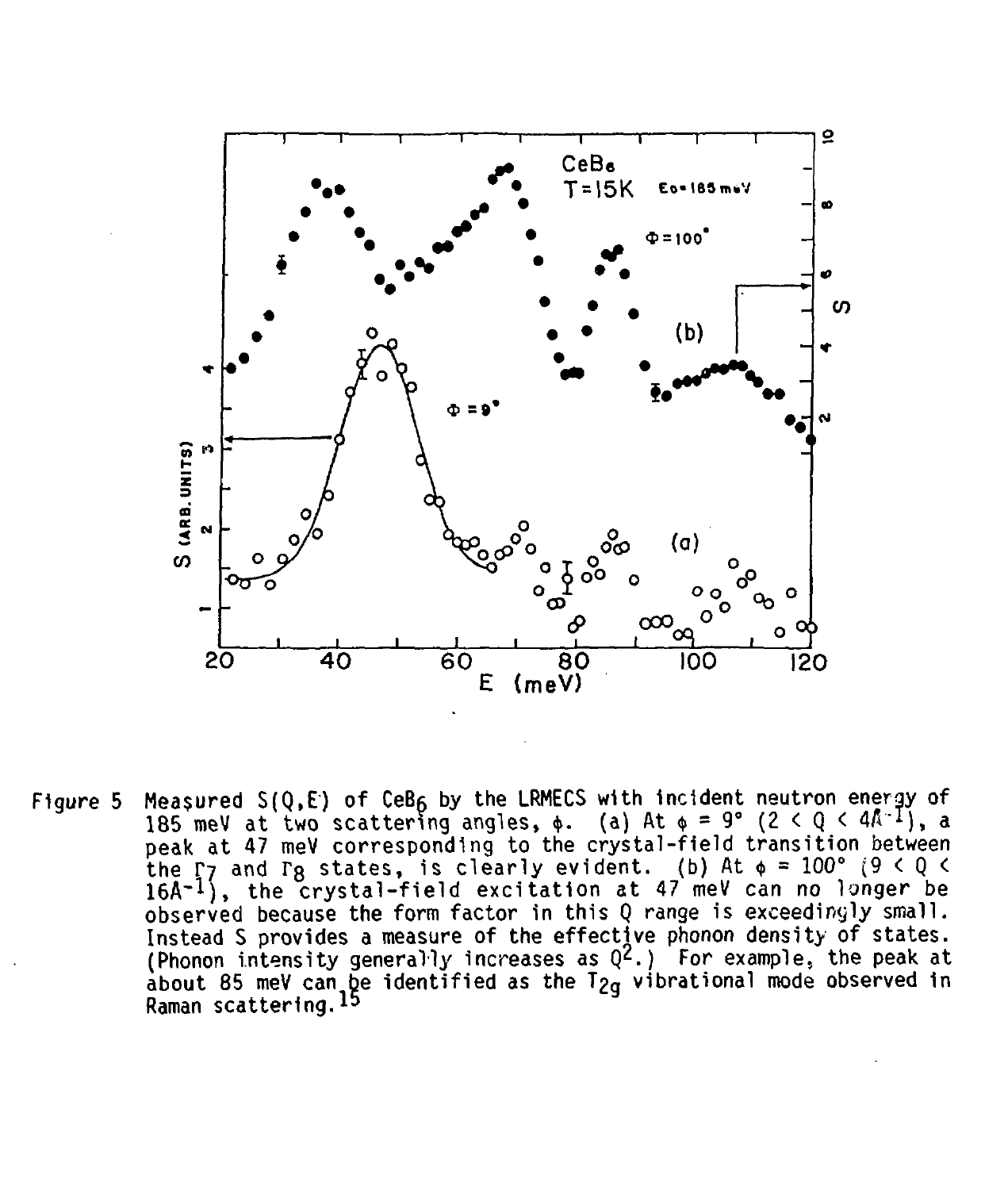

**Figure 6** Temperature dependence of the observed imaginary part of the magnetic susceptibility for Ce  $74\text{Th}$  26. The solid curves show the results of fitting the spectral function given in Eq. (1) to the experimental